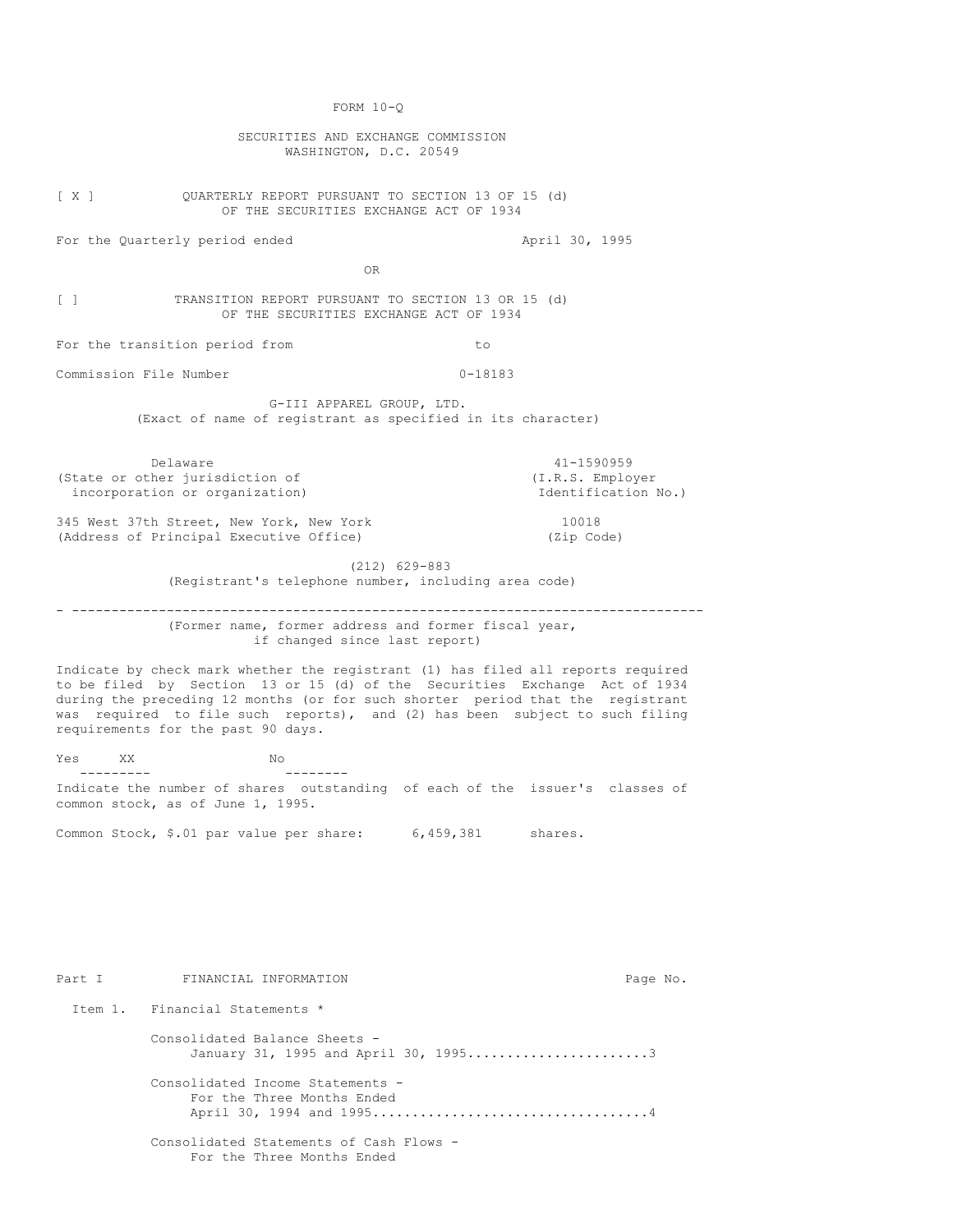April 30, 1994 and 1995...................................5

Notes to Financial Statements..................................6

- Item 2. Management's Discussion and Analysis of Financial Condition and Results of Operations...................................................7-8
- \* The Balance Sheet at January 31, 1995 has been taken from the audited financial statements at that date. All other financial statements are unaudited.

 $- 2 -$ 

G-III APPAREL GROUP, LTD. AND SUBSIDIARIES

CONSOLIDATED BALANCE SHEETS

(in thousands)

| ASSETS                                      | JANUARY 31, APRIL 30,<br>1995 — 1995 | 1995<br>(unaudited) |
|---------------------------------------------|--------------------------------------|---------------------|
| Current Assets:                             |                                      |                     |
| Cash and Cash Equivalents                   |                                      | $$1,421$ $$411$     |
| Accounts Receivable - Net                   |                                      | 13,414 4,704        |
| Inventories - Net                           | 25,532                               | 29,187              |
| Prepaid and Refundable Income Taxes         |                                      | 4,204 6,145         |
| Prepaid Expense and Other Current Assets    | 466                                  | 782                 |
|                                             |                                      |                     |
| Total Current Assets                        | 45,037                               | 41,229              |
|                                             |                                      |                     |
| Property, Plant and Equipment at Cost - Net |                                      | 7,015 7,060         |
| Deferred Income Taxes                       | 1,717                                | 1,717               |
| Other Assets                                | 803                                  | 884                 |
|                                             |                                      |                     |
|                                             | \$54,572                             | \$50,890            |
|                                             |                                      |                     |
|                                             |                                      |                     |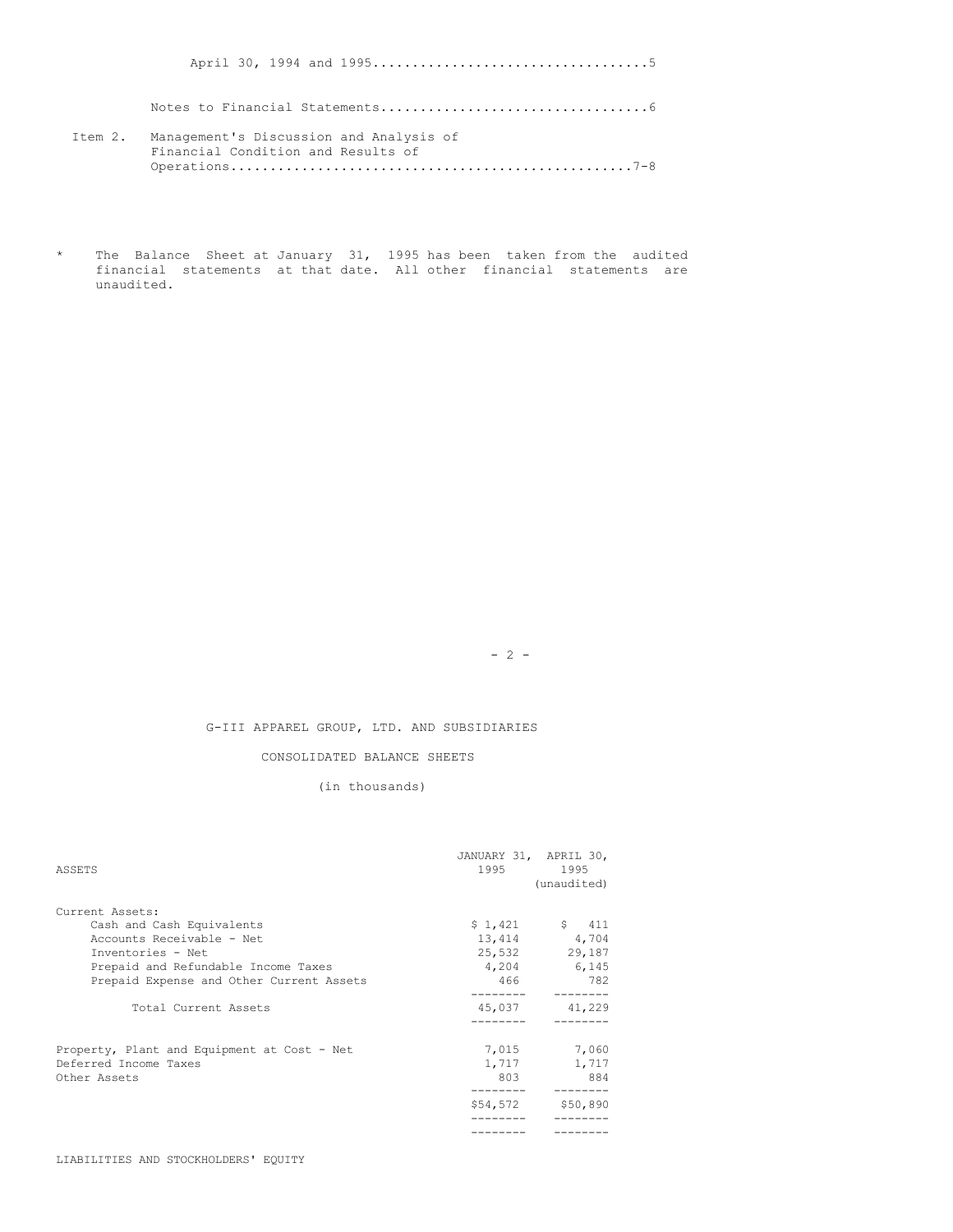| Current Liabilities:                                                                                                                                                                                                                                                    |                    |                                      |
|-------------------------------------------------------------------------------------------------------------------------------------------------------------------------------------------------------------------------------------------------------------------------|--------------------|--------------------------------------|
| Bankers' Acceptances and Notes Payable                                                                                                                                                                                                                                  |                    | $$12,907$ $$12,685$                  |
| Current Maturities of Capital Leases                                                                                                                                                                                                                                    |                    | 573<br>573 — 100                     |
| Accounts Payable                                                                                                                                                                                                                                                        |                    | 3,947 4,190                          |
| Accrued Expenses                                                                                                                                                                                                                                                        |                    | 2,152 1,732                          |
| Accrued Nonrecurring Charges                                                                                                                                                                                                                                            | _________  _______ | 2,856 2,728                          |
| Total Current Liabilities                                                                                                                                                                                                                                               | 22,435             | 21,908                               |
| Obligations Under Capital Leases                                                                                                                                                                                                                                        |                    | 1,479 1,359                          |
| Nonrecurring Charges - Long-Term                                                                                                                                                                                                                                        | 557                | 557                                  |
| Stockholders' Equity:<br>Preferred stock, 1,000,000 shares authorized;<br>no shares issued and outstanding<br>Common Stock, \$.01 par value: authorized,<br>20,000,000 shares; issued and outstanding,<br>6,459,381 shares on January 31, 1995 and on<br>April 30, 1995 |                    | 65                                   |
| Additional Paid-in capital                                                                                                                                                                                                                                              |                    | 23,603 23,603                        |
| Retained Earnings                                                                                                                                                                                                                                                       |                    | 6,433 3,398                          |
|                                                                                                                                                                                                                                                                         |                    | 30,101 27,066                        |
|                                                                                                                                                                                                                                                                         |                    | $- - - - - - -$<br>\$54,572 \$50,890 |
|                                                                                                                                                                                                                                                                         |                    |                                      |

See Accompanying Notes to Financial Statement.

-3-

G-III APPAREL GROUP, LTD. AND SUBSIDIARIES

CONSOLIDATED INCOME STATEMENTS (in thousands, except share and per share amounts)

|                                                 | THREE MONTHS ENDED |          |                                                                              |          |
|-------------------------------------------------|--------------------|----------|------------------------------------------------------------------------------|----------|
|                                                 |                    |          | APRIL 30,<br>1994 (000'S) 1995<br>---- (unaudited)                           |          |
| Net Sales                                       |                    |          | $\begin{matrix} 5 & 20,157 \end{matrix}$ $\begin{matrix} 5 & 5 \end{matrix}$ | 8,841    |
| Commission Income                               |                    |          |                                                                              | 434      |
| Net Sales and Revenues                          |                    | 20,157   |                                                                              | 9,275    |
| Cost of Goods Sold                              |                    | 18,599   |                                                                              | 8,584    |
| Gross Profit                                    |                    | 1,558    |                                                                              | 691      |
| Selling, General and<br>Administrative Expenses |                    | 6,356    |                                                                              | 5,343    |
| Operating Loss                                  |                    | (4, 798) |                                                                              | (4, 652) |
| Interest and Financing Charges, Net             |                    | 489      |                                                                              | 406      |
| Loss Before Taxes                               |                    | (5, 287) |                                                                              | (5,058)  |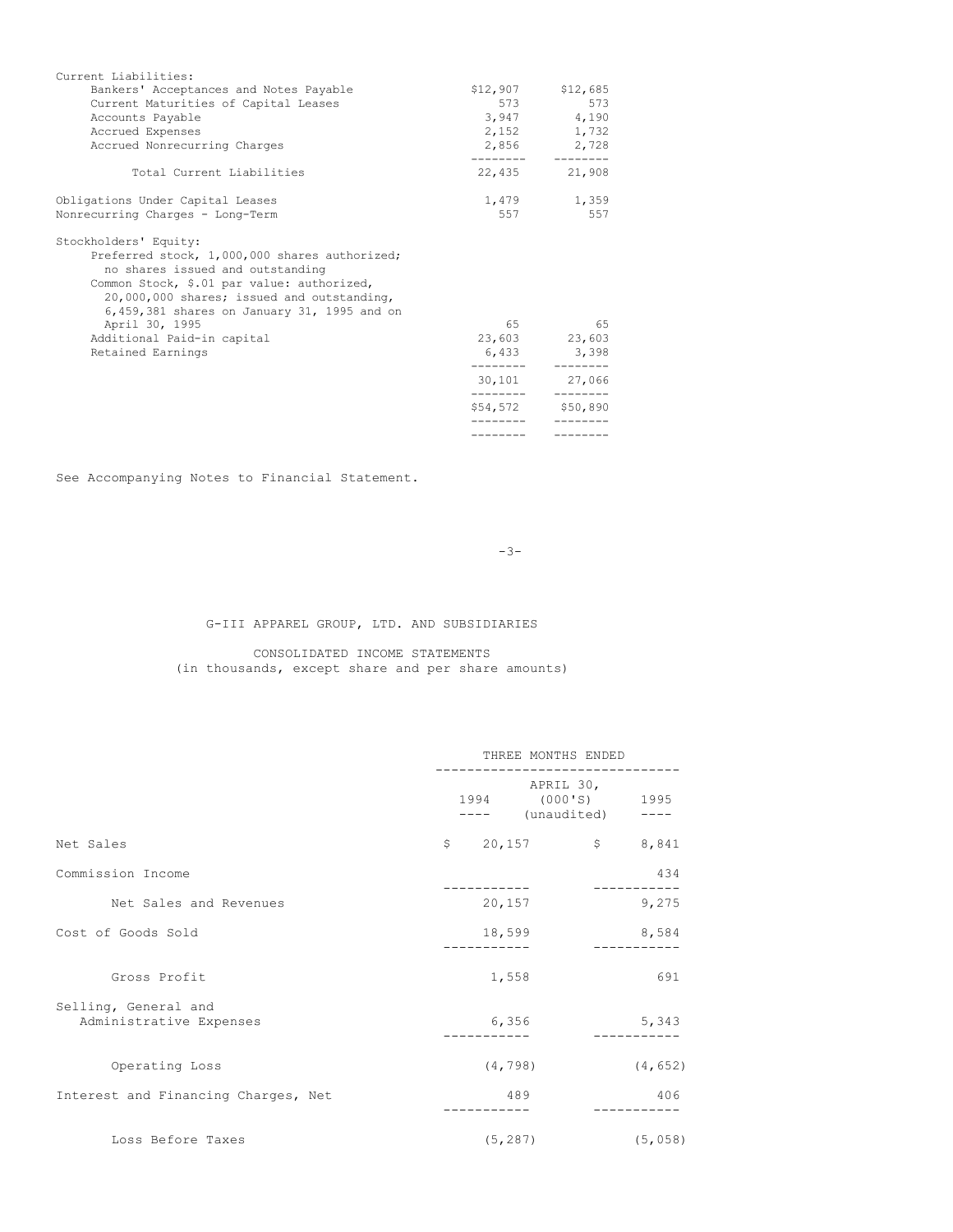| Income Taxes (Benefit)                           | (2, 357)<br>(2, 023) |                                 |
|--------------------------------------------------|----------------------|---------------------------------|
| Net Loss                                         |                      | $\zeta$ (2,930) $\zeta$ (3,035) |
|                                                  |                      |                                 |
| Loss per common share:                           |                      |                                 |
| Primary;<br>Net Loss per common share            |                      | $$ (45)$ (\$ $(47)$             |
|                                                  |                      |                                 |
| Weighted average number of<br>shares outstanding | 6,495,557 6,459,381  |                                 |
|                                                  |                      |                                 |
| Fully Diluted;<br>Net Loss per common share      |                      | $\$$ (.45) $\$$ (.47)           |
|                                                  |                      |                                 |
| Weighted average number of shares<br>outstanding |                      | 6,495,557 6,459,381             |
|                                                  |                      |                                 |

See Accompanying Notes to Financial Statements.

 $-4-$ 

G-III APPAREL GROUP, LTD. AND SUBSIDIARIES

CONSOLIDATED STATEMENTS OF CASH FLOWS

|                                              | THREE MONTHS ENDED                |                                             |  |
|----------------------------------------------|-----------------------------------|---------------------------------------------|--|
|                                              | APRIL 30,<br>____________________ |                                             |  |
|                                              | 1994                              | 1995                                        |  |
|                                              |                                   | (000's)<br>(unaudited)                      |  |
| Cash Flows from Operating Activities:        |                                   |                                             |  |
| Net Loss                                     |                                   | $\frac{1}{2}$ (2,930) $\frac{1}{2}$ (3,035) |  |
| Adjustments to Reconcile Net Income:         |                                   |                                             |  |
| Depreciation and Amortization                | 326                               | 255                                         |  |
| Changes in Operating Assets and Liabilities: |                                   |                                             |  |
| Accounts Receivable                          | 3,444                             | 8,710                                       |  |
| Inventory                                    |                                   | $(13, 232)$ $(3, 655)$                      |  |
| Prepaid and Refundable Income Taxes          |                                   | $(2, 515)$ $(1, 941)$                       |  |
| Prepaid Expenses                             |                                   | $(1, 293)$ (316)                            |  |
| Other Assets                                 | 47                                | (81)                                        |  |
| Accounts Payable and Accrued Expenses        | 2,188                             | (177)                                       |  |
| Accrued Nonrecurring Charge                  | ---------                         | (128)                                       |  |
|                                              | (11, 035)                         | 2,677                                       |  |
|                                              |                                   |                                             |  |
| Net Cash (Used in) Operating Activities      | (13, 965)                         | (368)                                       |  |
|                                              |                                   |                                             |  |

Cash Flows for Investing Activities: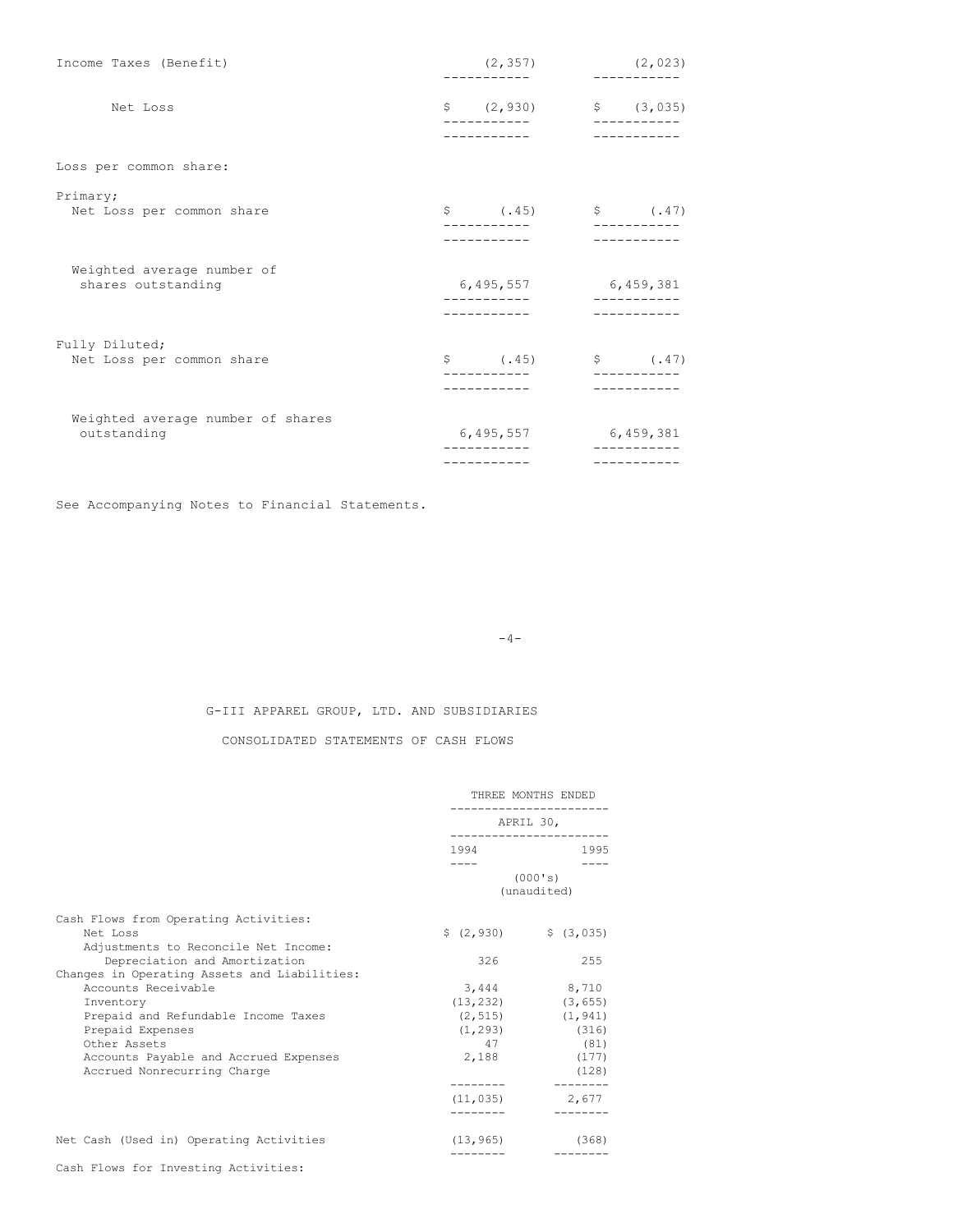| Capital Expenditures<br>Investment in Joint Venture                                                                                                                                                                                | (205)<br>(249)              | (300)                                      |
|------------------------------------------------------------------------------------------------------------------------------------------------------------------------------------------------------------------------------------|-----------------------------|--------------------------------------------|
| Net Cash (Used in) Investing Activities:                                                                                                                                                                                           | (454)                       | (300)                                      |
| Cash Flows from Financing Activities:<br>Borrowings under bankers' acceptances and notes 31,399<br>Repayments of bankers' acceptances and notes<br>Proceeds from capital lease obligations<br>Payment of capital lease obligations | (16, 400)<br>1,053<br>(117) | 3,321<br>(3, 543)<br>(120)                 |
| Net Cash Provided by Financing Activities                                                                                                                                                                                          | 15,935                      | (342)                                      |
| Net Increase (Decrease) in Cash                                                                                                                                                                                                    | 1,516                       | (1010)                                     |
| Cash at Beginning Period                                                                                                                                                                                                           | 833                         | 1,421                                      |
| Cash at End of Period                                                                                                                                                                                                              |                             | $$2,349$ $$411$                            |
| Supplemental Disclosures of Cash Flow Information<br>Cash Paid During the Period for:<br>Interest<br>Income Taxes                                                                                                                  | \$<br>581<br>Ś<br>32        | \$<br>238<br>$\mathbb S$<br>$\mathfrak{D}$ |

See Accompanying Notes to Financial Statements.

 $-5 -$ 

# G-III APPAREL GROUP, LTD. AND SUBSIDIARIES

## NOTES TO CONSOLIDATED FINANCIAL STATEMENTS

Note 1 - General Discussion

The results for the quarter ended April 30, 1995 are not necessarily indicative of the results expected for the entire fiscal year. The accompanying financial statements included herein are unaudited. In the opinion of management, all adjustments (consisting of only normal recurring adjustments) necessary for a fair presentation of the financial position, results of operations and cash flows for the interim periods presented have been reflected.

The accompanying financial statements should be read in conjunction with the financial statements and notes included in the Company's Form 10K filed with the Securities and Exchange Commission for the year ended January 31, 1995.

Note 2 - Inventories

| Inventories consist of:                               | January 31,<br>1995     | April 30,<br>1995        |
|-------------------------------------------------------|-------------------------|--------------------------|
|                                                       |                         |                          |
| Finished products<br>Work-in-process<br>Raw materials | \$23,107<br>52<br>2,373 | \$22,068<br>214<br>6,905 |
|                                                       | \$25,532                | \$29,187                 |
|                                                       |                         |                          |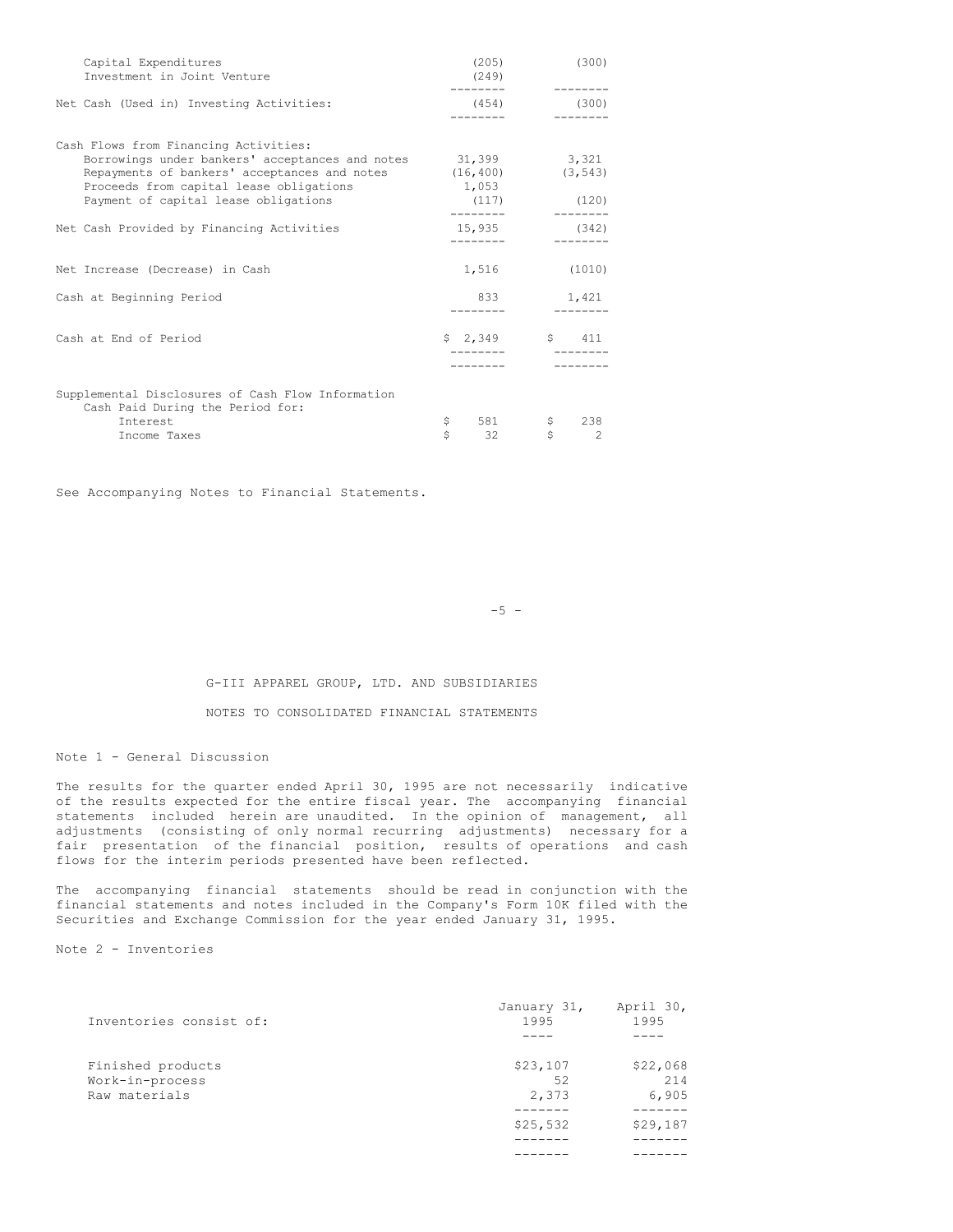#### Note 3 - Net Earnings Per Common Share

Net earnings per common share is based on the weighted average number of common shares and common share equivalents during each of the periods. Primary and fully diluted earnings per share include the dilutive effect of unexercised stock options.

#### Note 4 - Bankers' Acceptances and Notes Payable

The Company has a loan agreement with three banks for \$48,000,000 through January 30, 1996 and \$40,000,000 through May 31, 1996, of which \$40,000,000 through January 30, 1996 and \$32,000,000 through May 31, 1996 is available for direct borrowings and the unused balance for letters of credit. All amounts available for borrowings are subject to borrowing base formulas.

### Note 5 - Nonrecurring Charges

As of the year ended January 31, 1995, the Company had a remaining reserve of approximately \$3.4 million related to a cost reduction program. The status of the components of the provision at the end of the period was:

|                                                                                               | Balance<br>January 31, 1995 | 1995<br>Activity   | Balance<br>April 30, 1995 |
|-----------------------------------------------------------------------------------------------|-----------------------------|--------------------|---------------------------|
|                                                                                               |                             |                    |                           |
| Disposal of Asian Facility<br>Shut down of Domestic Facilities<br>Severance and related costs | \$2,500<br>779<br>334       | S.<br>(60)<br>(68) | \$2,500<br>719<br>266     |
|                                                                                               |                             |                    |                           |
|                                                                                               | \$3,413                     | (128)<br>S.        | \$3,285                   |
|                                                                                               |                             |                    |                           |

 $-6-$ 

Item 2. Management's Discussion and Analysis of Financial Condition and Results of Operations.

## Results of Operations

Net sales and revenues for the quarter ended April 30, 1995 were \$9.3 million compared to \$20.2 million for the same quarter last year. The decrease in net sales during the quarter was primarily due to lower sales in the Womens Leather (\$6.8 million) and JL Colebrook (\$2.1 million) divisions. The unusually warm fall season in 1994 left retailers in an overstocked position and continued to cause weak demand for outerwear apparel during this quarter. Additionally, a decrease in net sales of \$2.9 million during the quarter resulted from the recognition by the Company of only commission income of \$434,000 on certain types of sales where the Company's customers provide letters of credit which are transferred by the Company directly to overseas manufacturers. Prior to the quarter ended July 31, 1994, the customer provided a letter of credit to the Company and the Company opened a letter of credit to the manufacturer. Accounting rules require the Company to recognize only commission income with respect to transactions where the Company does not open a letter of credit. The Company expects that it will increasingly utilize this type of letter of credit transaction which results in lower net sales.

Gross profit was \$691,000 for the quarter ended April 30, 1995, compared to the \$1.6 million in the same quarter last year. Gross profit as a percentage of net sales and revenues was 7.5% for the quarter ended April 30, 1995, slightly lower than 7.7% for the comparable quarter last year. While the change in the use of certain letters of credit to transact sales did not impact gross profit dollars, it did affect gross profit as a percentage of net sales and revenues since net sales and revenues recognized from such transactions was lower. Had the Company recognized the full amount of such sales, gross profit for the three months ended April 30, 1995 would have been 5.8% of net sales and revenues. The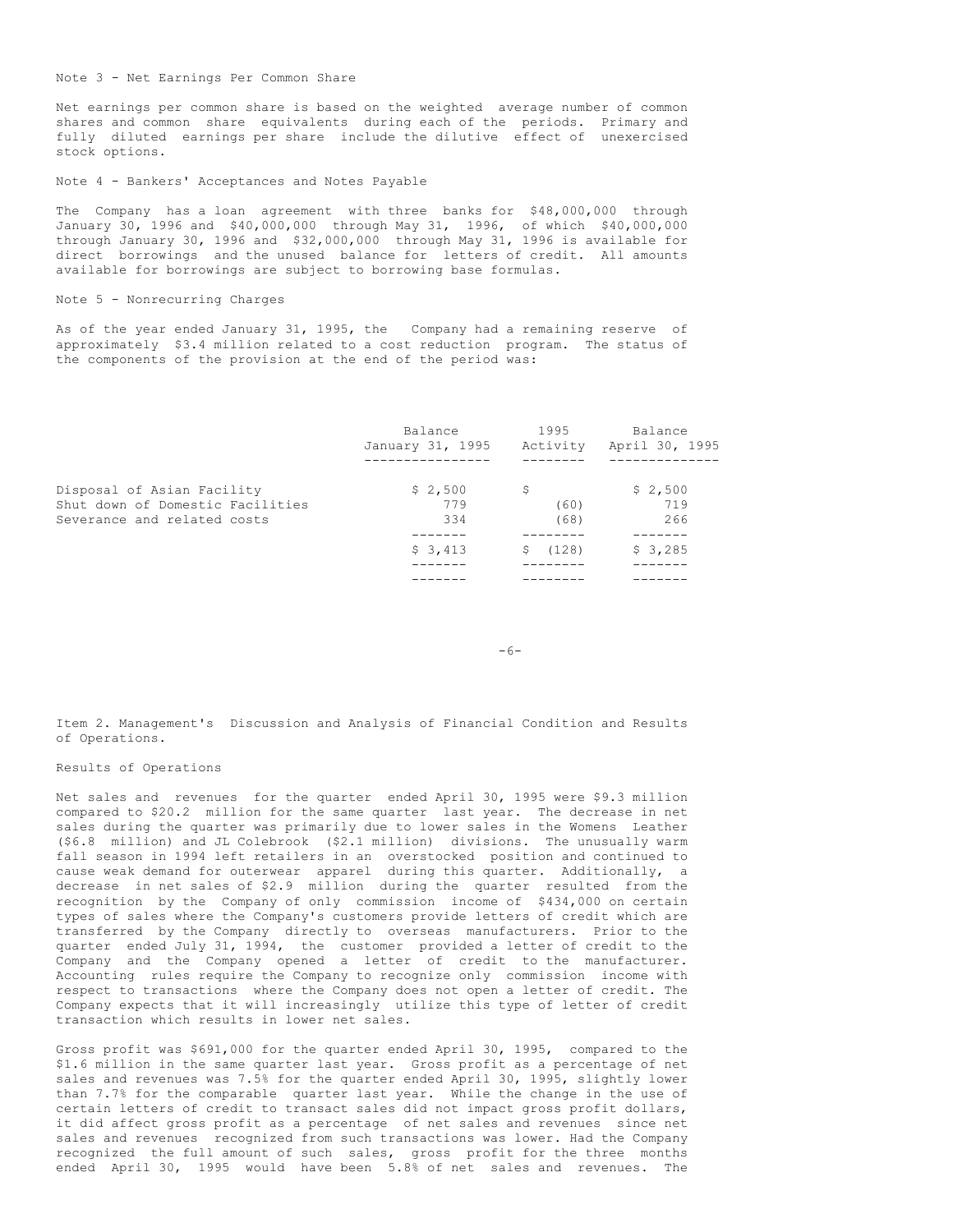decrease in the gross profit percentage was a result of certain period costs included in cost of goods sold being spread over lower net sales and revenues.

Selling, general and administrative expenses of \$5.3 million for the quarter ended April 30, 1995 were approximately \$1.0 million less than in the same period last year. As a percentage of net sales and revenues, selling, general and administrative expenses were 57.6% in this quarter compared to 31.4% last year. The increase as a percentage of net sales and revenues was the result of lower reported net sales and revenues as described above. The lower selling, general and administrative expenses were the result of the implementation of a cost reduction program which began in the second half of the prior fiscal year. The Company is continuing to monitor and reduce expense levels and expects selling, general and administrative expenses to continue to decrease for the reminder of the year, compared to last year, as a result of this program.

-7-

Interest expense of \$406,000 was \$83,000 lower in the quarter ended April 30, 1995, compared to interest expense of \$489,000 in the same period last year. The decrease is attributable to lower borrowing levels as a result of the Company maintaining lower levels of inventory, which more than offset higher interest rates.

Income tax benefit of \$2.0 million reflects an effective tax rate of 40%. for the quarter ended April 30, 1995, compared to an income tax benefit of \$2.4 million which reflects an effective tax rate of 44.6% in the comparable period in the prior year. The decreased effective tax rate for the current year results from the anticipated lower provision for state and local taxes due to the tax loss carry forward from the prior year.

As a result of the foregoing, for the three month period ended April 30, 1995, the Company had a net loss of \$3.0 million, or \$.47 per share, compared to a net loss of \$2.9 million, or \$0.45 per share, for the comparable period in the prior year.

## Liquidity and Capital Resources

As of June 13, 1995, the Company entered into an amended and restated loan agreement with its three banks. This amended loan agreement, which expires May 31, 1996, provides for a collateralized working capital line of credit for a maximum amount of \$48 million through January 30, 1996 (reduced to \$40 million commencing January 31, 1996), of which a maximum of \$40 million (reduced to \$32 million commencing January 31, 1996) is available for direct borrowings and the unused balance for letters of credit. All amounts available for borrowings are subject to borrowing base formulas and overadvances specified in the agreement.

Direct borrowings bear interest at the agent's prime rate (9% as of June 1, 1995) plus 2%. All borrowings are collateralized by the assets of the Company. The loan agreement requires the Company, among other covenants, to maintain certain earnings and tangible net worth levels, and prohibits the payments of cash dividends. As of April 30, 1995, there was \$9.4 million of borrowings outstanding and approximately \$16.3 million of contingent liability under open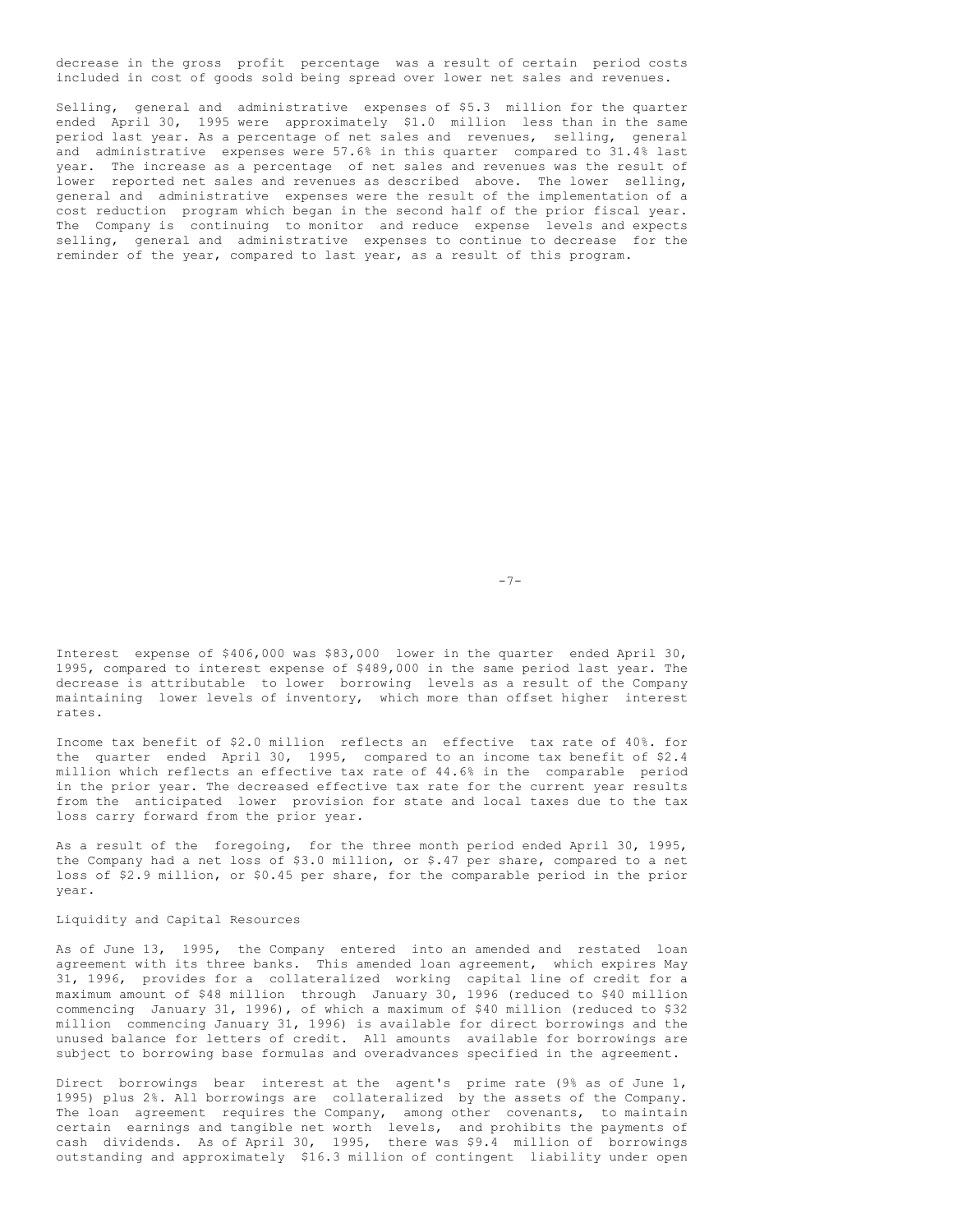letters of credit. The amount borrowed under the line of credit varies based on the Company's seasonal requirements. The amended loan agreement reduced the maximum credit line available to the Company. The Company is planning to carry lower levels of inventory in the current fiscal year compared to the prior year and, as a result, believes that this facility will be sufficient to meet its working capital needs. Inventories as of April 30, 1995 were \$29.2 million compared to \$51.6 million as of April 30, 1994.

The Company's majority-owned Indonesian subsidiary has a line of credit with a bank for approximately \$3.5 million which is supported by a \$2.0 million stand-by letter of credit issued under the Company's loan agreement. As of April 30, 1995, the borrowing by the Indonesian subsidiary under its line of credit approximated \$3.3 million.

 $-8-$ 

#### SIGNATURES

Pursuant to the requirements of the Securities Exchange Act of 1934, the registrant has duly caused this report to be signed on its behalf by the undersigned thereunto duly authorized.

> G-III APPAREL GROUP, LTD. (Registrant)

Date: June 14, 1995 By: /s/ Morris Goldfarb ----------------------------- Morris Goldfarb President and Chief Executive Officer

Date: June 14, 1995 By: /s/ Alan Feller

----------------------------- Alan Feller Chief Financial Officer, Treasurer, and Secretary